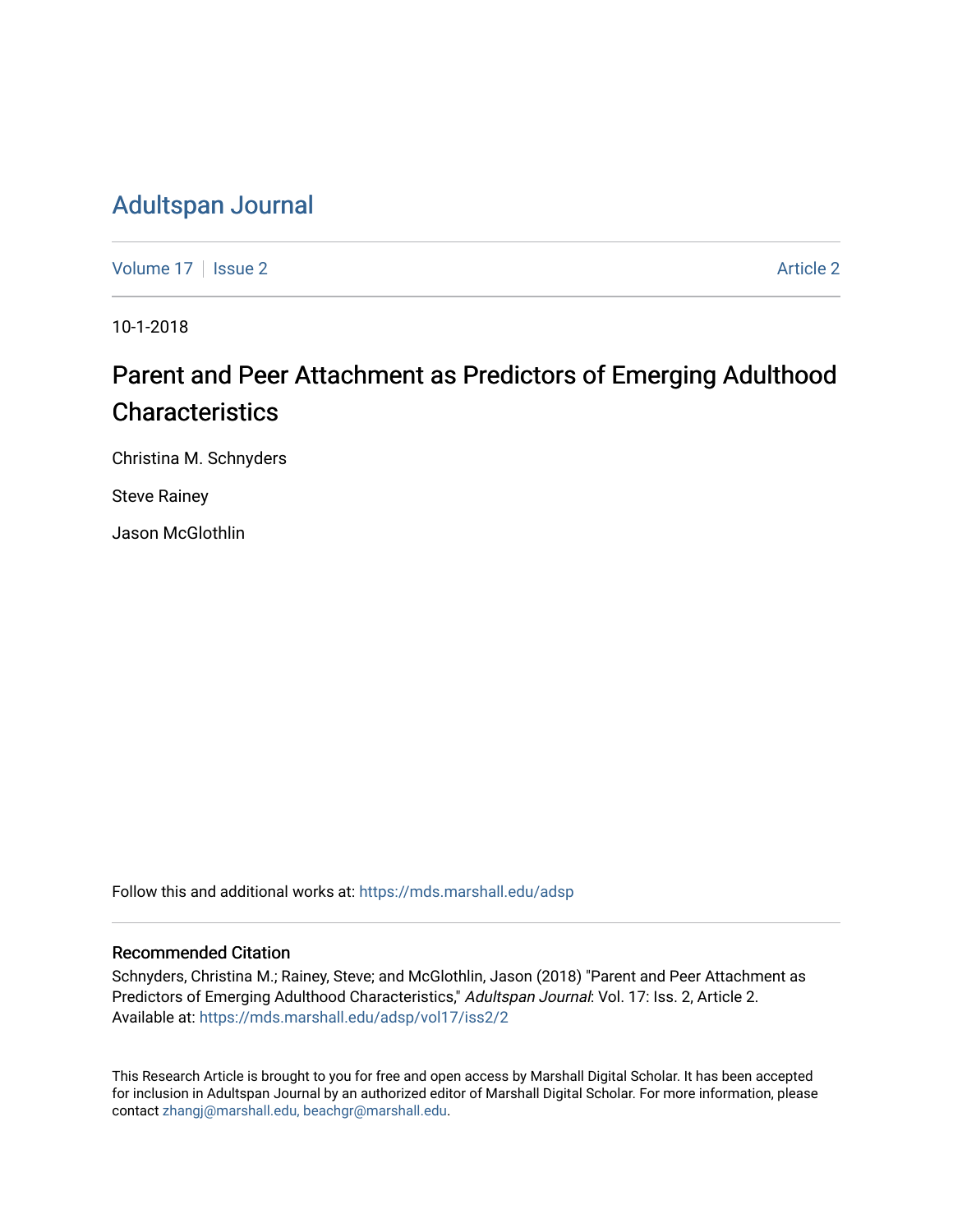# **Parent and Peer Attachment as Predictors of Emerging Adulthood Characteristics**

## **Christina M. Schnyders, Steve Rainey, and Jason McGlothlin**

*Researchers examined parent and peer attachment as predictors of emerging adulthood characteristics, including instability, feeling in-between, self-focus, identity exploration, and possibilities. Participants included 1,501 undergraduate students ages 18 to 20 years. Based on regression analyses, peer attachment was the only statistically significant predictor of emerging adult characteristics. Gender-specific differences were also found. Relevance for emerging adult counselors is discussed.*

*Keywords*: attachment, emerging adulthood, gender, peer attachment, parent attachment

The transition to adulthood has been described as *emerging adulthood* (EA), a culturally constructed stage of development that has been evidenced among individuals in industrialized countries worldwide (Arnett, 2000). As such, EA is distinctly different from adolescence because of decreased parental control, increased independence, more diverse educational paths and experiences, and improved parent–child relationships as compared with adolescence (Arnett, 2015). EA also differs from young adulthood due to lack of experiences that traditionally constitute adulthood (such as marriage, career stability, etc.).

By recognizing EA as a distinct life stage, counselors can educate clients and normalize clients' experiences, thereby encouraging resilience and well-being through the therapeutic relationship (Lane, 2015). Because various relational factors, including both parent and peer attachment, influence EA (Szwedo,

*Christina M. Schnyders, Department of Counseling and Human Development, Malone University; Steve Rainey and Jason McGlothlin, Department of Counseling and Human Development Services, Kent State University. Correspondence concerning this article should be addressed to Christina M. Schnyders, Department of Counseling and Human Development, Malone University, 2600 Cleveland Avenue NW, Canton, OH 44709 (email: cschnyders@malone.edu).*

. . . . . . . . . . . . . . . .

*© 2018 by the American Counseling Association. All rights reserved.*

. . . . . . . . . . . . . . . . . . . **ADULTSPAN***Journal October 2018 Vol. 17 No. 2* **71**

Published by Marshall Digital Scholar, 2018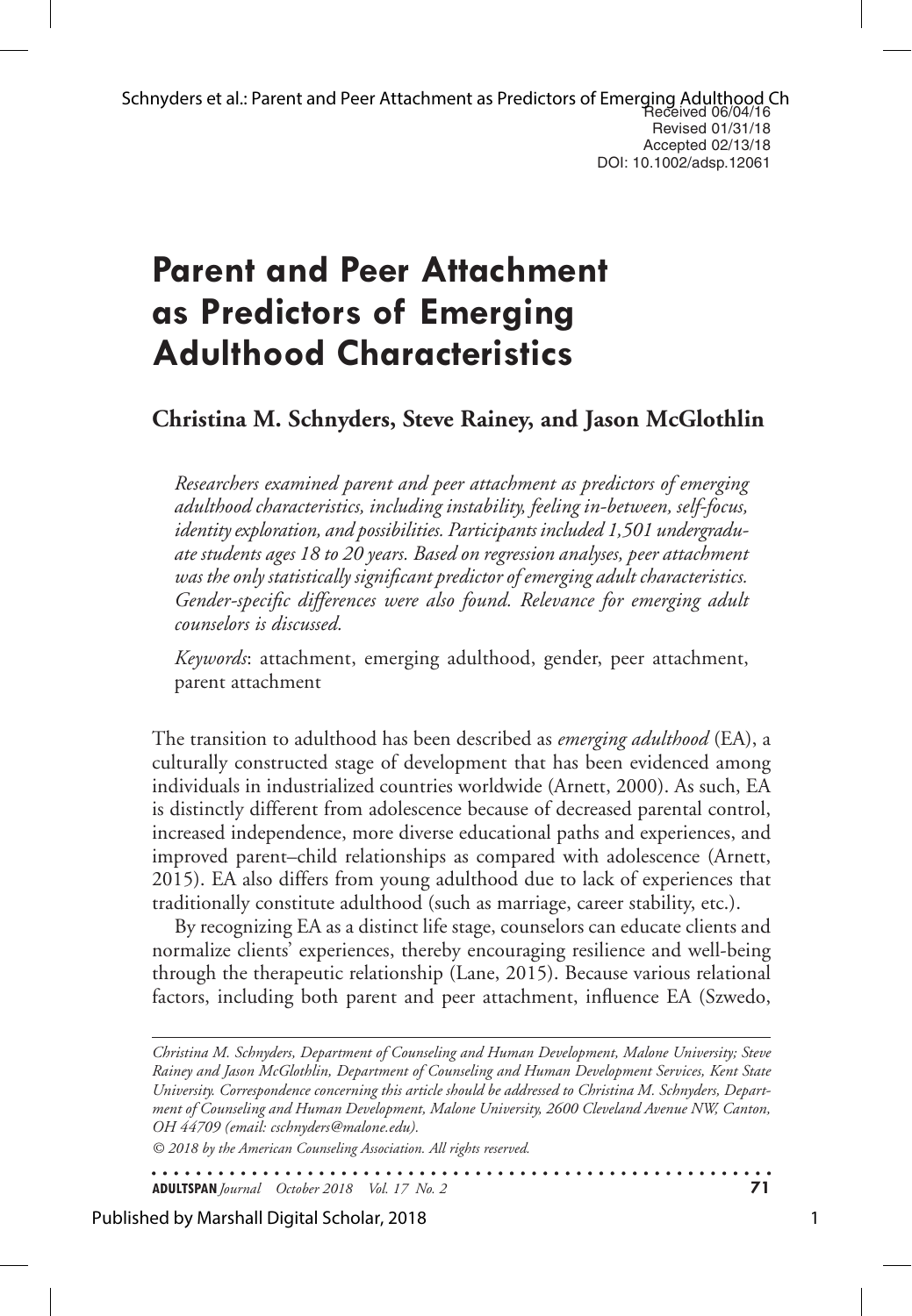Hessel, Loeb, Hafen, & Allen, 2017; Tanner, Arnett, & Leis, 2009), counselors may be able to enhance services for emerging adult clients through an informed understanding of the relationship between attachment and EA. Thus, the purpose of this study is to explore the ways that levels of parent and peer attachment predict EA characteristics.

## **EMERGING ADULTHOOD**

The developmental stage of EA occurs between adolescence and young adulthood. Initial studies suggested that individuals between the ages of 18 and 25 years experience EA (Arnett, 2000), but later studies expanded the range through age 29, depending on when people enter adulthood as marked by marriage, children, and a stable career (Arnett, 2015; Arnett & Schwab, 2012). Conceptually, EA is more of a process than an event (Tanner et al., 2009), and it includes the following dimensions: instability, feeling in-between, self-focus, identity exploration, and possibilities (Arnett, 2015). Although they are present during other times in a person's life, these characteristics seem to be most distinct during EA (Milevsky, Thudium, & Guldin, 2014).

EA is a stage of development when varied characteristics and emotions coexist. It is a time when independence is valued, and increased self-focus allows for self-discovery and decision making. Emerging adults are also optimistic, hold hope for the future, and experience increases in perceived well-being as well as emotional stability during this life stage (Arnett & Schwab, 2012). Conversely, weak social control and comparison with others can lead to emotions such as depression and anxiety (Arnett, 2015). To understand the value of relationships in EA, attachment is an important element to consider.

## **Attachment**

Initially conceptualized by Bowlby (1969), attachment is a term used to describe aspects of the bond between a mother and her infant child (Ainsworth & Bell, 1970). This idea was later expanded to include a relational shift toward peers as evidence of healthy adolescent development (Ainsworth, 1989). The process of developing attachment occurs over a period of time and is not automatic or immediate (Bowlby, 1969). Attachment relationships can have positive and negative characteristics, and perceived security or support in a parent–child relationship affects both the tone and the trajectory for future relationships (Szwedo et al., 2017).

During EA, positive development is connected to strong parent and peer relationships (O'Connor et al., 2011), and secure attachment relationships are positively related to increased mental health, well-being, and life satisfaction (Armsden & Greenberg, 1987; Guarnieri, Smorti, & Tani, 2015). Therefore, exploration of parent attachment and peer attachment is warranted to understand the impact of attachment on EA characteristics.

**72 ADULTSPAN***Journal October 2018 Vol. 17 No. 2*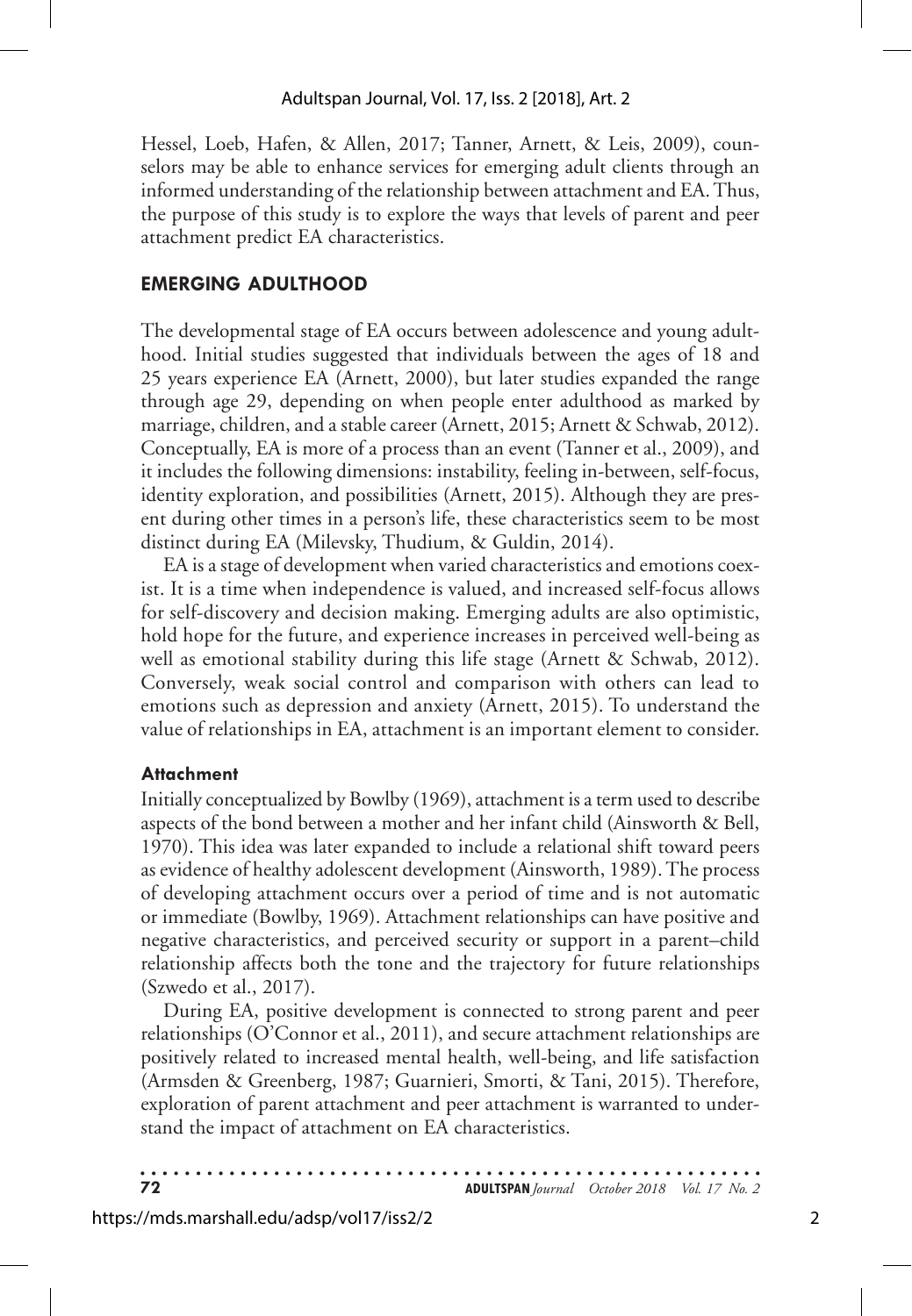Schnyders et al.: Parent and Peer Attachment as Predictors of Emerging Adulthood Ch

#### **Parent and Peer Attachment**

Parent attachment is an influential factor during EA that contributes to wellbeing and adjustment during the college years (Mattanah, Lopez, & Govern, 2011) and that seems to enhance life satisfaction for emerging adults (Guarnieri et al., 2015). Reaching out to parents is also positively correlated with the perceived quality of the parent–child relationship among emerging adults, and women tend to perceive the quality of the parent–child relationship more favorably than men (Milevsky et al., 2014). Although emerging adults tend to rely upon their parents for emotional support (Arnett, 2015), many would prefer less parental involvement (Arnett & Schwab, 2012). Parent attachment is expressed through varying levels of trust, communication, and closeness. (Armsden & Greenberg, 1987; Jiang, You, Zheng, & Lin, 2017). Thus, parent attachment seems to be an important influence on EA.

*Recentering* describes the relational shift from the dependence of parental regulation to the interdependence of self-regulation (Tanner, 2006), making this a "pivotal point within the human life span" (Tanner & Arnett, 2011, p. 24). Peer attachment has been shown to positively impact adjustment to college during EA (Swenson, Nordstrom, & Hiester, 2008). Additionally, perceived competence in the transition to adulthood was positively related to peer friendship quality for women (Haydon, 2015), and Kawamoto (2015) showed that peer attachment relationships shape social identity during EA. Szwedo et al. (2017) suggested that individuals in EA tend to seek support from best friends rather than parents at age 18, but emerging adults' ability to seek support from friends may be influenced by parental support. As with parent attachment, peer attachment is expressed through varying levels of trust, communication, and closeness (Armsden & Greenberg, 1987; Jiang et al., 2017). Both parent attachment and peer attachment have been shown as positively related to life satisfaction in EA (Guarnieri et al., 2015).

Research on the relationship between gender and attachment has yielded contradictory findings. Among emerging adults, women have been shown to demonstrate higher levels of support and intimacy (Barry, Madsen, Nelson, Carroll, & Badger, 2009), are drawn toward others more when stressed (Del Giudice, 2009), and have higher levels of trust and communication compared with men (Gorrese & Ruggieri, 2012). Emotional control, family relationships, and community orientation are stronger predictors of positive development during EA for men than for women (O'Connor et al., 2011). However, Bakermans-Kranenburg and Van Ijzendoorn (2009) found no significant differences regarding attachment characteristics based on gender.

Although studies have explored the types of relationships college students experience and the relationship between attachment and gender differences, no research to date has explored the complex relationships between attachment, gender differences, and characteristics associated with EA as measured by the

**ADULTSPAN***Journal October 2018 Vol. 17 No. 2* **73**

Published by Marshall Digital Scholar, 2018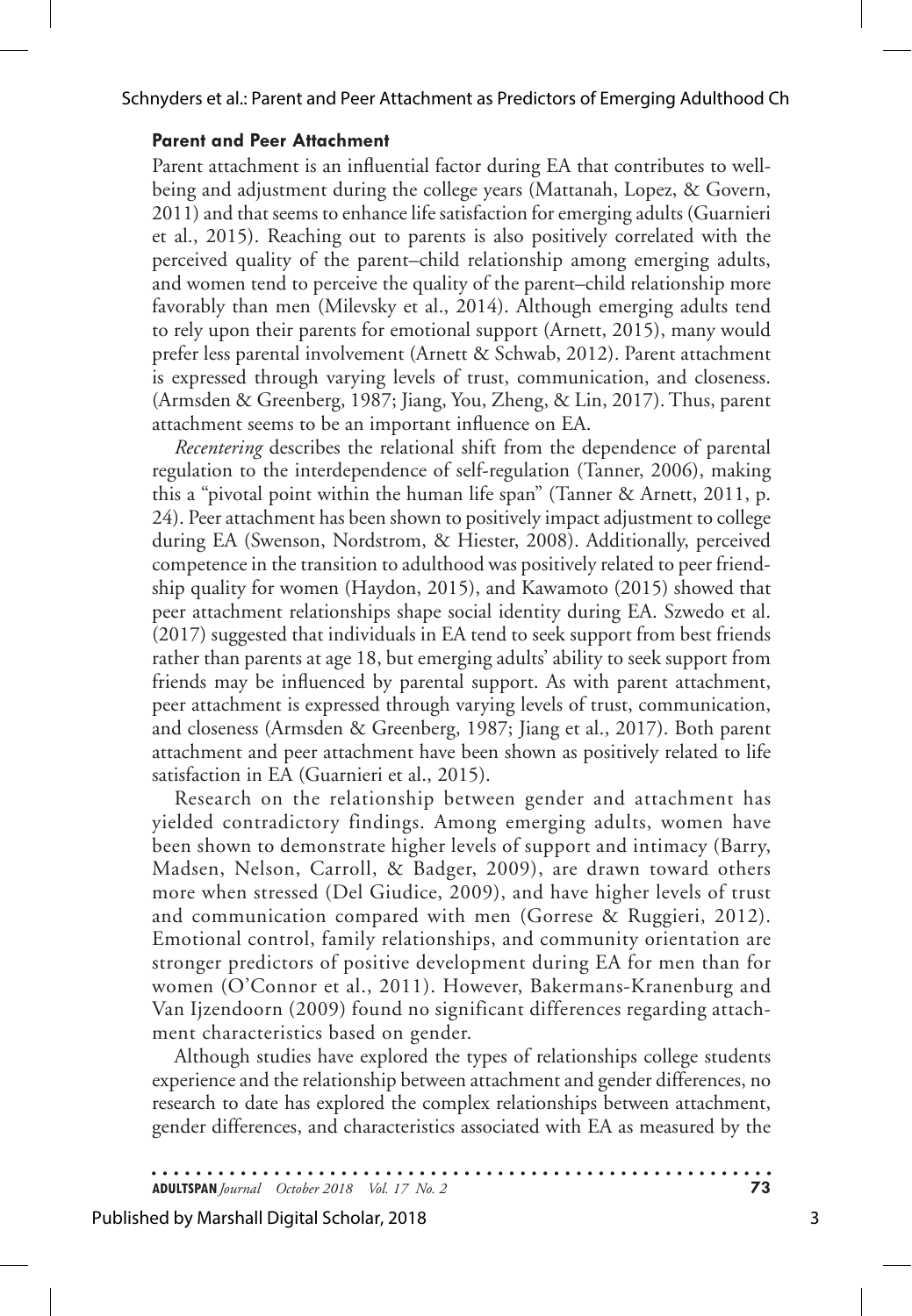instruments used in this study. A study of these relationships could provide findings that inform clinical practice with emerging adult clients by highlighting relationship characteristics that affect emerging adulthood experiences. Therefore, our study was designed to explore attachment as a predictor of EA characteristics among undergraduates between the ages of 18 and 20. The research hypothesis for this study was that attachment would positively predict EA characteristics.

## **METHOD**

Following institutional review board approval, a convenience sample composed of volunteer undergraduate participants was recruited from a large university in the Midwest. An online survey containing the instruments for this study was created, and an email containing a web link to the online survey was sent to recruit students  $(N = 9,348)$  for participation. As an incentive, one participant was randomly selected to receive the original version of the Apple iPad 2. Information on the incentive was included in the recruitment email.

## **Participants**

Individuals were recruited via email, and participants included 1,501 undergraduate students ages 18 to 20 years. One study instrument was normed using participants ages 18 to 23 (Reifman, Arnett, & Colwell, 2007) and the other was normed using participants ages 16 to 20 (Armsden & Greenberg, 1987). Thus, the instruments have been normed on relevant age groups. The mean age for participants was 19.16 (*SD* = 0.78) years. The sample included 351 (23.4%) 18-year-olds, 558 (37.2%) 19-year-olds, and 592 (39.4%) 20-year-olds. The majority of participants were female (*n* = 1,106, 73.7%) and Caucasian (*n =*1,304, 86.9%). Demographic data revealed that there were 107 African American participants (6.6%), 26 Asian/Pacific Islander participants (1.6%), 52 participants who identified with more than one race (3.2%), and 39 participants who classified themselves as "other" in terms of ethnicity (2.4%).

## **Instruments**

The Inventory of Parent and Peer Attachment (IPPA; Armsden & Greenberg, 1987) contains 28 questions about parent attachment and 25 questions about peer attachment using a Likert-type scale with the following responses: *almost never or never true*, *not very often true*, *sometimes true*, *often true*, and *almost always or always true*. The IPPA explores three dimensions related to parent and peer relationships: trust, communication, and alienation (Armsden & Greenberg, 1987). Sample items are as follows: "I can count on my parents when I need to get something off my chest" (trust), "I can tell my friends about my problems

| - 74 | <b>ADULTSPAN</b> Journal October 2018 Vol. 17 No. 2 |  |
|------|-----------------------------------------------------|--|
|      |                                                     |  |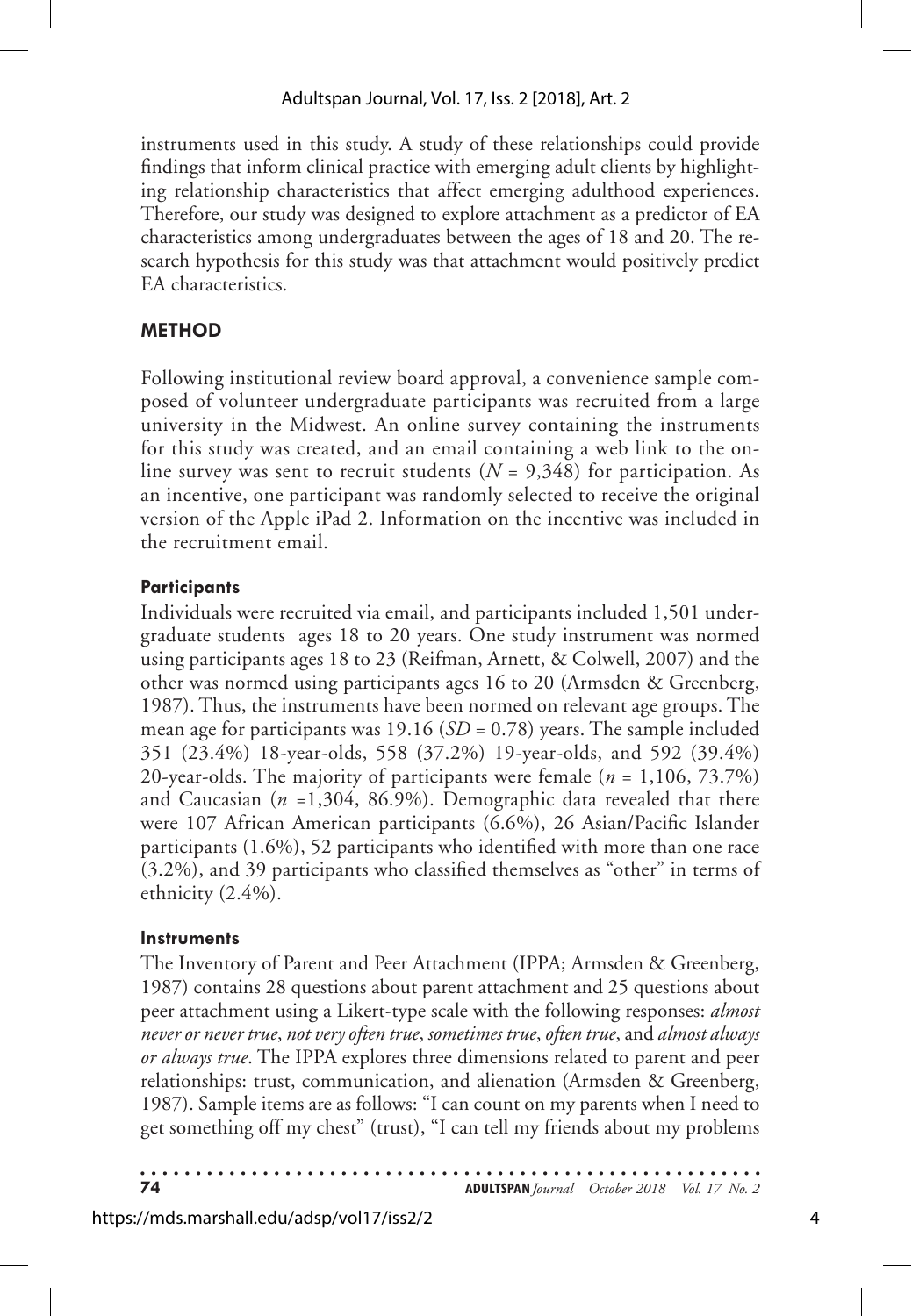#### Schnyders et al.: Parent and Peer Attachment as Predictors of Emerging Adulthood Ch

and troubles" (communication), and "My parents don't understand what I'm going through these days" (alienation).

The scores for each item are summed to create a total composite score, and subscores are also calculated for each of the three dimensions of attachment. Alienation scores and all negatively worded items are reverse scored. Test–retest reliability for the IPPA was .93 for parent attachment and .86 for peer attachment (Armsden & Greenberg, 1987). In our study, the Cronbach's alpha was .83 based on six items. For the IPPA, Armsden and Greenberg (1987) established convergent validity with significant correlations between IPPA constructs and constructs from other inventories measuring similar characteristics, such as the Tennessee Self-Concept Scale and the Inventory of Adolescent Attachment. The three-factor model of attachment used in the IPPA (trust, communication, and alienation) also provides a more complete outline of attachment than a one-factor model (attachment) or a two-factor model (trust–communication and alienation; Pace, Martini, & Zavattini, 2011).

The Inventory of the Dimensions of Emerging Adulthood (IDEA; Reifman et al., 2007) measures six dimensions of development: identity exploration, experimentation/possibilities, negativity/instability, other-focused, self-focused, and feeling "in-between" (Arnett, 2015). Other-focused was a later addition as a dimension of EA and was incorporated into the IDEA to contrast with self-focused (Reifman et al., 2007). Sample questions for each of the six dimensions of development are as follows: "Is this period of your life a time of defining yourself?" (identity exploration); "Is this period of your life a time of exploration?" (experimentation/possibilities); "Is this period of your life a time of unpredictability?" (negativity/instability); "Is this period of your life a time of responsibility for others?" (other-focused); "Is this period of your life a time of independence?" (self-focused); and "Is this period of your life a time of feeling adult in some ways but not others?" (feeling in-between).

The scores for each of the 31 items are summed to create a total composite score. Subscores were also calculated for each of the six dimensions of EA. Test–retest reliability was found to be significant  $(p < .01)$  for all IDEA dimensions: identity exploration (.66), experimentation (.76), negativity (.72), other-focused (.64), self-focused (.65), and feeling in-between (.37). Convergent validity was also shown through finding significant correlations between constructs on the IDEA and constructs from other inventories seeking to measure similar characteristics, including the Satisfaction With Life Scale, the Self-Mastery Scale, the Envisioned Possible Future Selves Scale, and the Future Orientation Scale (Reifman et al., 2007).

A demographic form was used to collect data regarding the sample. The demographic form was also used to screen for participants who did not fit the criteria ( $n = 113$ ) for this study (e.g., those who were outside the age range). Participants also reported their gender, ethnicity, and age.

**ADULTSPAN***Journal October 2018 Vol. 17 No. 2* **75**

Published by Marshall Digital Scholar, 2018

5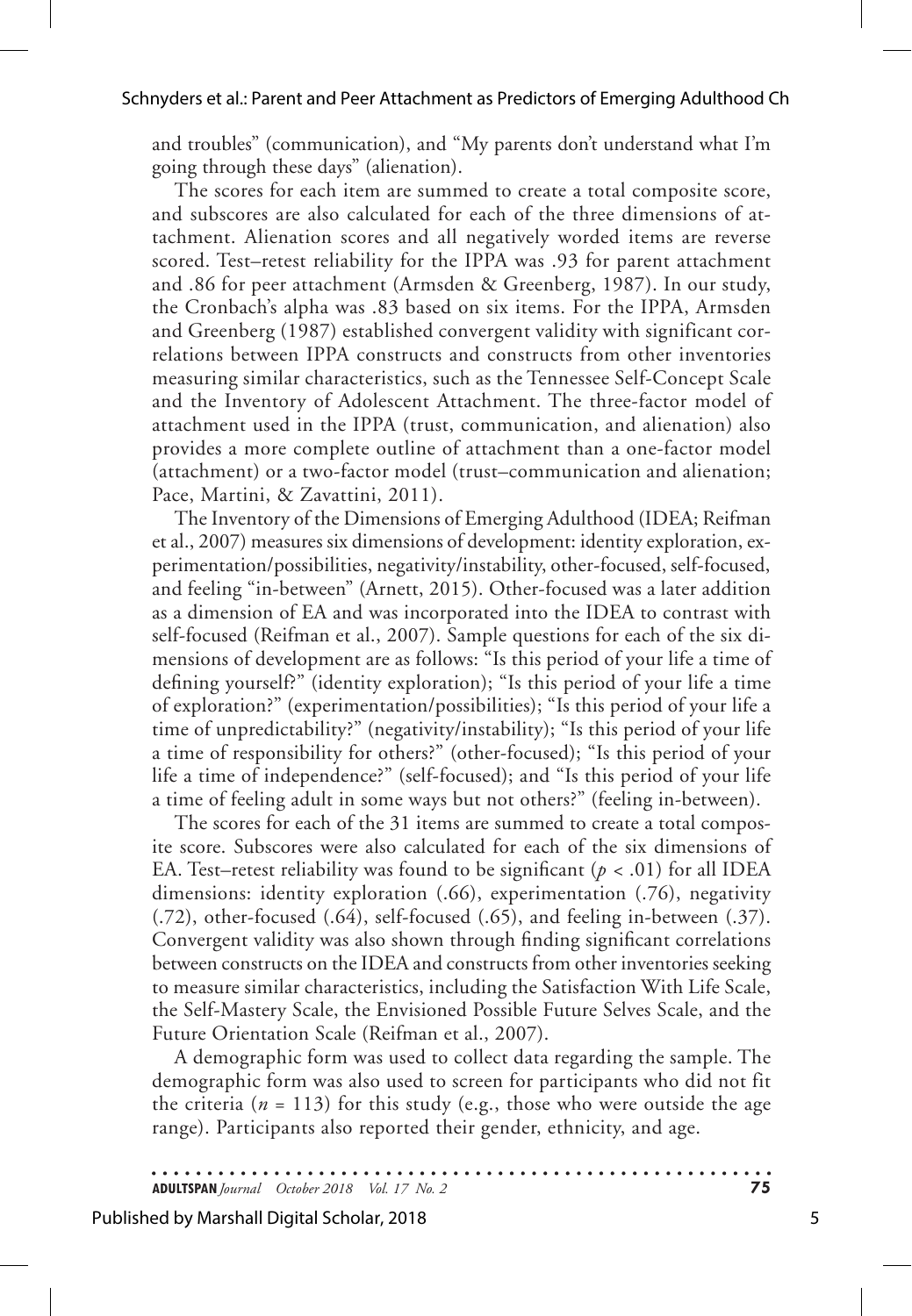## **RESULTS**

Parent attachment scores for the entire sample ranged from 28 to 139 (*M* = 102.05, *SD* = 20.92), and peer attachment scores for the entire sample ranged from 38 to 125 (*M* = 97.61, *SD* = 15.63). Scores for EA ranged from 58 to 121 (*M* = 100.06, *SD* = 8.343). Table 1 provides the means and standard deviations for the sample by gender.

Correlations were analyzed between parent attachment, peer attachment, and EA. Statistical significance for this study was determined by setting alpha at .01, power at .80, and maintaining a small effect size (Cohen, 1988). Results showed that peer attachment was significantly related to EA  $(r = .13, p < .01)$ , whereas parent attachment was not significantly related to EA. However, a significant correlation was found between parent attachment and peer attachment ( $r = .33$ ,  $p < .01$ ). Small gender differences were revealed for the sample: peer attachment had a stronger correlation with EA for men ( $r = .20$ ,  $p < .01$ ) than for women ( $r = .08$ ,  $p < .01$ ).

A stepwise multiple regression analysis was conducted using the predictor of peer attachment and EA as the criterion variable. Results from the stepwise regression model are displayed in Table 2. For men, stepwise regression results indicated that only two variables significantly contributed to the regression model: peer trust  $(B = 0.42, SE = 0.08, \beta = .34)$  and peer alienation  $(B = -0.39,$  $SE = 0.14$ ,  $\beta = -.18$ ). Likewise, only two variables significantly contributed to the regression model for women: peer communication ( $B = 0.45$ ,  $SE = 0.05$ , β = .32) and peer alienation (*B* = –0.45, *SE* = 0.07, β = –.25). The regression model for men predicted 6.6% of the variance, and the regression model for women predicted 6.5% of the variance. Overall, the analysis of the data suggested that the regression equation was significant; however, peer attachment seemed to uniquely predict EA characteristics regardless of gender. Therefore, results supported the hypothesis that attachment predicted EA characteristics. Because of this, the null hypothesis was rejected.

## **DISCUSSION**

Based on the results from this study, peer attachment seems to be more predictive of EA characteristics than parent attachment, which underscores the

| Gender               |        | <b>Parent Attachment</b> |       | <b>Peer Attachment</b> |        | <b>Emerging Adulthood</b> |  |
|----------------------|--------|--------------------------|-------|------------------------|--------|---------------------------|--|
|                      | М      | SD                       | М     | <b>SD</b>              | М      | SD                        |  |
| Men $(n = 395)$      | 99.32  | 19.67                    | 93.79 | 15.89                  | 97.84  | 9.00                      |  |
| Women $(n = 1, 106)$ | 103.03 | 21.27                    | 98.98 | 15.33                  | 100.83 | 7.95                      |  |

**76 ADULTSPAN***Journal October 2018 Vol. 17 No. 2*

## **TABLE 1**

**Mean Scores and Standard Deviations for Parent Attachment, Peer Attachment, and Emerging Adulthood**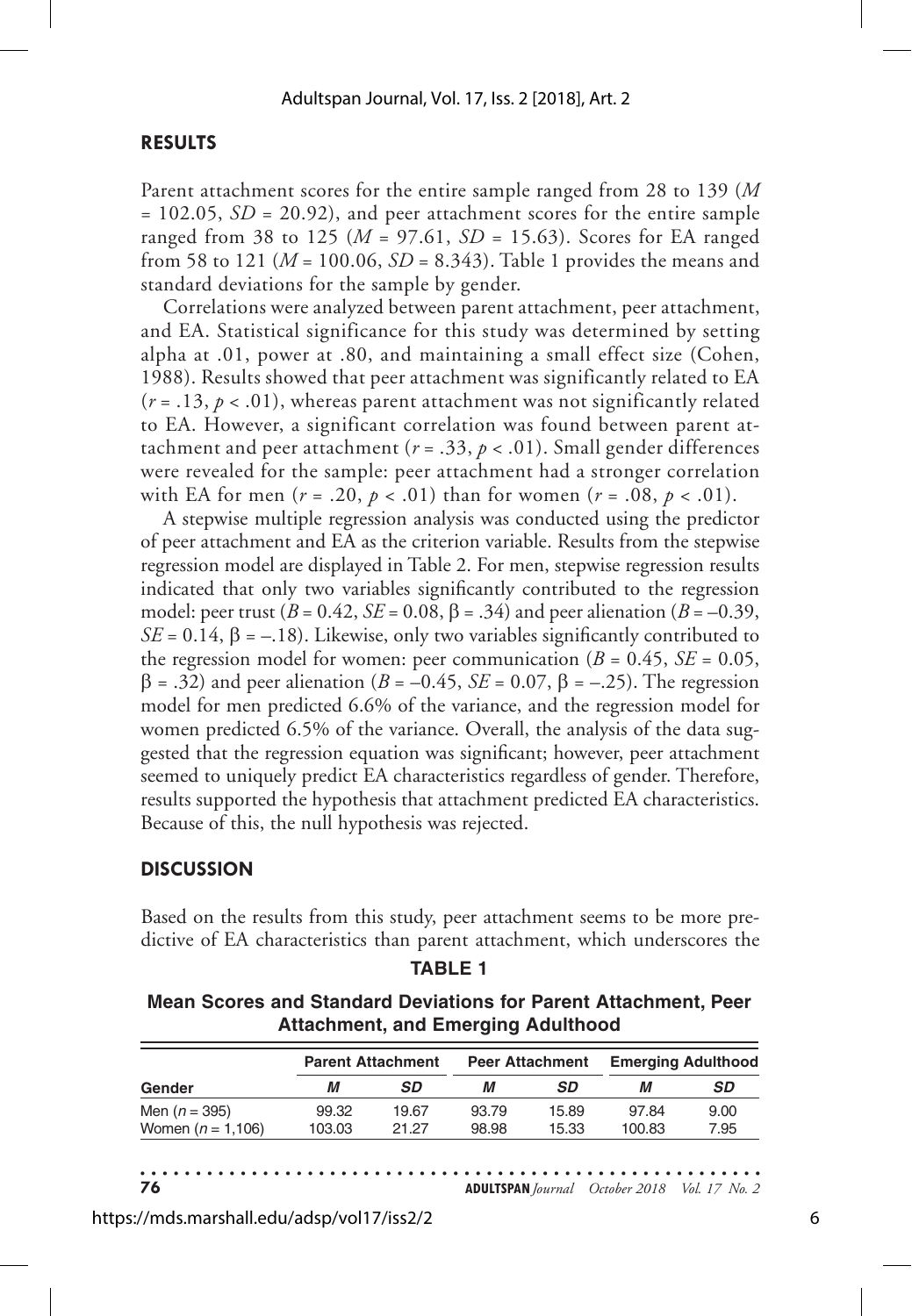#### **TABLE 2**

|                                    | Men $(n = 395)$ |       |        | Women $(n = 1, 106)$ |       |        |
|------------------------------------|-----------------|-------|--------|----------------------|-------|--------|
| <b>Step and Predictor Variable</b> | в               | SE B  | β      | B                    | SE B  | β      |
| Step 1                             |                 |       |        |                      |       |        |
| Constant                           | 86.97           | 2.50  |        |                      |       |        |
| Peer trust                         | 0.27            | 0.06  | .22    |                      |       |        |
| Step 2                             |                 |       |        |                      |       |        |
| Constant                           | 90.67           | 2.81  |        |                      |       |        |
| Peer trust                         | 0.42            | 0.08  | .34    |                      |       |        |
| Peer alienation                    | $-0.39$         | 0.14  | $-.18$ |                      |       |        |
| Step 1                             |                 |       |        |                      |       |        |
| Constant                           |                 |       |        | 93.50                | 1.33  |        |
| Peer communication                 |                 |       |        | 0.23                 | 0.04  | .17    |
| Step 2                             |                 |       |        |                      |       |        |
| Constant                           |                 |       |        | 97.93                | 1.46  |        |
| Peer communication                 |                 |       |        | 0.45                 | 0.05  | .32    |
| Peer alienation                    |                 |       |        | $-0.45$              | 0.07  | $-.25$ |
| $R^2$                              |                 | 0.47  |        |                      | 0.28  |        |
| $\Delta R^2$                       |                 | 0.02  |        |                      | 0.04  |        |
| F                                  |                 | 19.60 |        |                      | 31.38 |        |
| $\Delta F$                         |                 | 7.64  |        |                      | 44.58 |        |

## **Stepwise Multiple Regression Analysis of Emerging Adulthood for Men and Women**

developmental process of recentering in EA (Tanner & Arnett, 2011). Although the results of this study highlight the recentering process from parent to peer attachment (Tanner & Arnett, 2011) as significant, further research is needed to clarify the role of attachment style in EA. In contrast with peer attachment, parent attachment was not significantly related to experiencing EA characteristics.

Furthermore, peer alienation was among the strongest predictors of EA characteristics for both men and women. Peer trust was highly predictive for men, as was peer communication for women. In addition, a small, positive correlation was found between gender and EA. Thus, as peer attachment (including areas of trust, communication, and alienation) increases, EA characteristics increase as well, aligning with the finding that strong peer relationships are associated with positive development in EA (O'Connor et al., 2011). More specifically, the correlation between peer attachment and EA characteristics for men was found to be stronger than the correlation between peer attachment and EA characteristics for women. This gender difference is underscored by the assertion that men and women experience EA differently (Nelson & Padilla-Walker, 2013; O'Connor et al., 2011). Findings from this study support the idea that compared with emerging adult men, emerging adult women are characterized by higher levels of support and intimacy (Barry et al., 2009), have higher levels of communication and trust (Gorrese & Ruggieri, 2012), and are more drawn toward others when stressed (Del Giudice, 2009). However, results from this

**ADULTSPAN***Journal October 2018 Vol. 17 No. 2* **77**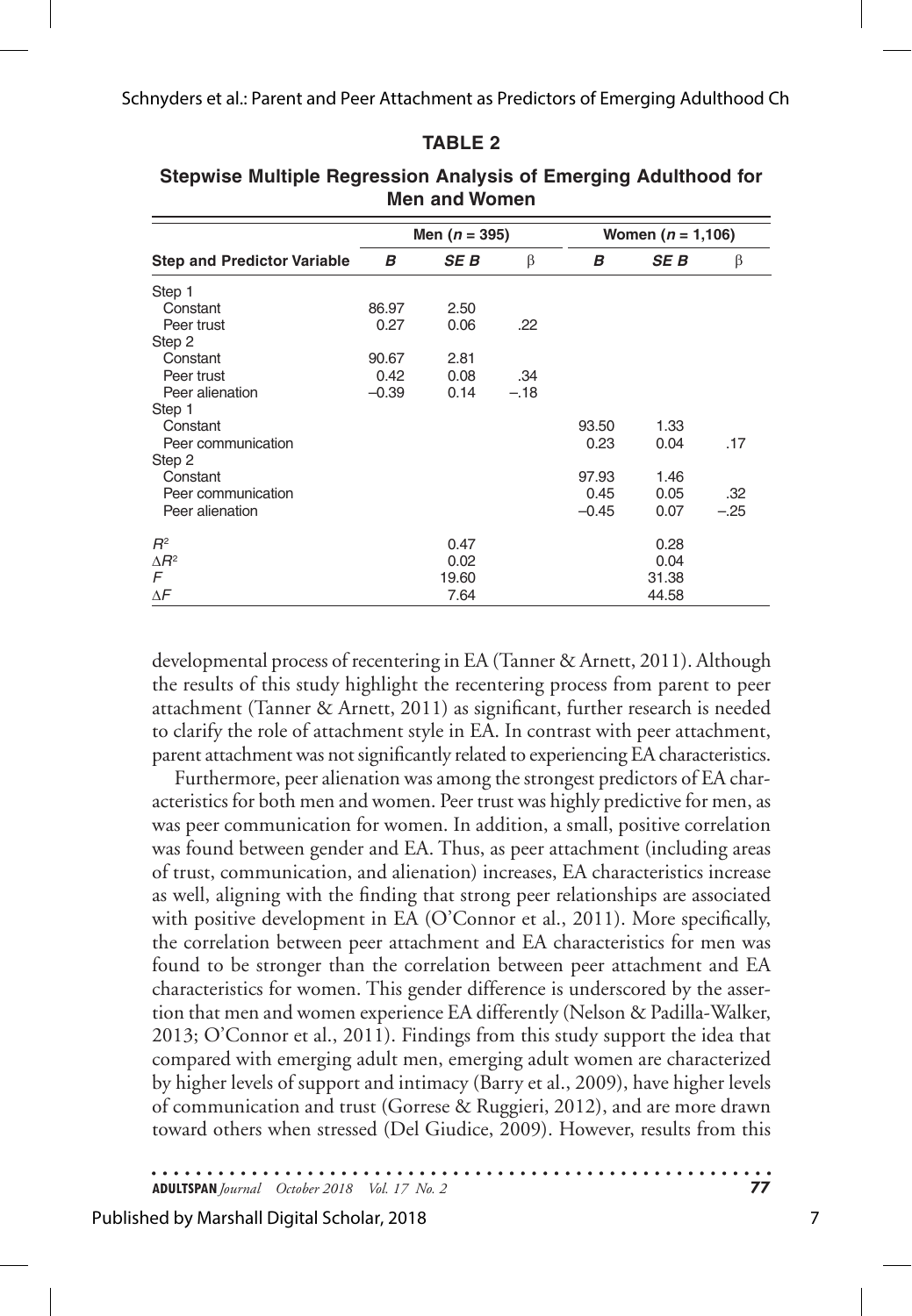study conflict with findings from other studies that showed no significant differences regarding attachment based on gender (Bakermans-Kranenburg & Van Ijzendoorn, 2009).

Various limitations were present in this study. First, the sample was a convenience sample primarily composed of Caucasian women who used a self-report format to provide information; thus, generalizability is limited and may not be applicable to more diverse populations. In addition, the sample included college students between the ages of 18 and 20 years, which does not include the full 18-to-29 age range for EA; therefore, generalizability is limited with regard to older emerging adults and emerging adults who are not college students. Future studies should include multiple observations to better understand how attachment predicts characteristics associated with EA. Findings from this study highlight the value of peer attachment in predicting EA experiences, but further research is needed to clarify how attachment style affects EA. Although caution is warranted regarding the application of these findings based on these limitations, the results of this study have implications for counselors who work with EA.

## **IMPLICATIONS**

By understanding the link between peer attachment and EA, counselors can conceptualize ways in which peer relationships can affect one's sense of self and one's self-concept in relation to others. In so doing, counselors can explore how the therapeutic relationship impacts the responses and experiences of the client (Lane, 2015). On the basis of the results from this study, counselors should recognize that gender-specific differences exist for EA (Nelson & Padilla-Walker, 2013) and explore how gender differences may shape EA experiences. The importance of peer trust and peer alienation as predictors of experiences of EA among men has significant implications with regard to counseling. For instance, increasing levels of trust and decreasing levels of alienation is vital for emerging adult men to feel safe to explore issues in counseling, and establishing trust may impact the likelihood that men will continue to set up and attend counseling appointments as well. Moreover, assessing the roles that peer trust and peer alienation have with regard to clients' sense of well-being would be beneficial for men who attend counseling. As counselors learn to acknowledge the importance of peer trust and peer alienation with emerging adult men, it would seem that the therapeutic alliance will be enhanced, which in turn may encourage clients to understand how their attachment relationships impact their view of themselves, their perception of counseling, and their ability to proceed through the developmental experiences of EA. Through treatment planning, counselors could assist men to explore trust in relationships and focus on overcoming trust barriers in order to also address perceived feelings of alienation.

**78 ADULTSPAN***Journal October 2018 Vol. 17 No. 2*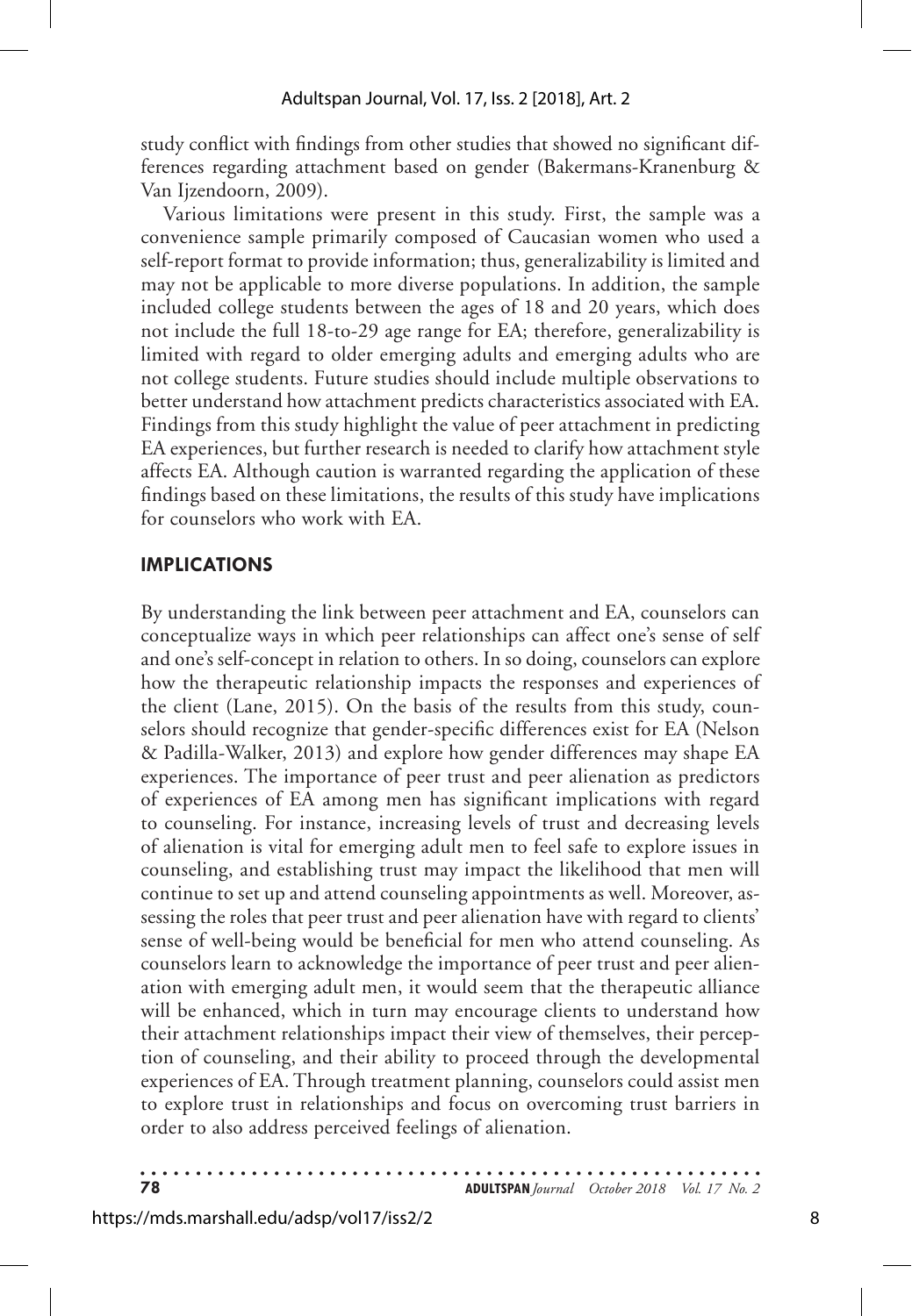#### Schnyders et al.: Parent and Peer Attachment as Predictors of Emerging Adulthood Ch

In addition, recognizing the role of communication patterns and feelings of alienation among clients' peer relationships may help counselors to better assess and provide optimal treatment to emerging adult women. In developing the therapeutic alliance, counselors establish rapport by using clear communication regarding the therapeutic process, which in turn can help limit feelings of alienation as clients are informed and empowered to participate in treatment. Counselors can also help clients identify ways that communication patterns and emotional connection to others seem to impact emerging adult experiences. For example, treatment plans for emerging adult women could contain ways to explore communication patterns and to enhance relational connectedness to others.

## **CONCLUSION**

The relationships between parent attachment, peer attachment, and EA are complex in nature. The findings of the current study support the hypothesis that attachment is a predictor of EA characteristics among undergraduates between the ages of 18 and 20. In light of this, counselors who recognize the potential impact of attachment relationships may be uniquely equipped to assist emerging adult clients. Additional research is needed to better understand the ways in which attachment relationships affect EA. Future research should explore the relationship between attachment and EA using different methodology (such as qualitative and mixed-methods designs) as well as more diverse populations. Outcome studies are also warranted to confirm or modify the recommendations provided for counseling emerging adult clients. In so doing, further research can encourage excellence in clinical practice, thereby helping counselors acknowledge qualities, characteristics, and relationships that are unique or meaningful for emerging adult clients.

## **REFERENCES**

- Ainsworth, M. D. S. (1989). Attachments beyond infancy. *American Psychologist, 44,* 709–716.
- Ainsworth, M. D. S., & Bell, S. M. (1970). Attachment, exploration, and separation: Illustrated by the behavior of one-year-olds in a strange situation. *Child Development, 41,* 49–67.
- Armsden, G. C., & Greenberg, M. T. (1987). The Inventory of Parent and Peer Attachment: Individual differences and their relationship to psychological well-being in adolescence. *Journal of Youth and Adolescence, 16,* 427–454.
- Arnett, J. J. (2000). Emerging adulthood: A theory of development from the late teens through the twenties. *American Psychologist, 55,* 469–480.
- Arnett, J. J. (2015). *Emerging adulthood: The winding road from the late teens through the twenties* (2nd ed.)*.* New York, NY: Oxford University Press.
- Arnett, J. J., & Schwab, J. (2012). *The Clark University poll of emerging adults, 2012: Thriving, striving, and hopeful.* Worcester, MA: Clark University.
- Bakermans-Kranenburg, M. J., & Van Ijzendoorn, M. H. (2009). No reliable gender differences in attachment across the lifespan. *Behavioral and Brain Sciences, 32,* 22–23.
- Barry, C. M., Madsen, S. D., Nelson, L. J., Carroll, J. S., & Badger, S. (2009). Friendship and romantic relationship qualities in emerging adulthood: Differential associations with identity development and achieved adulthood criteria. *Journal of Adult Development, 16,* 209–222.

. . . . . . . . . . . . . . . . . . **ADULTSPAN***Journal October 2018 Vol. 17 No. 2* **79**